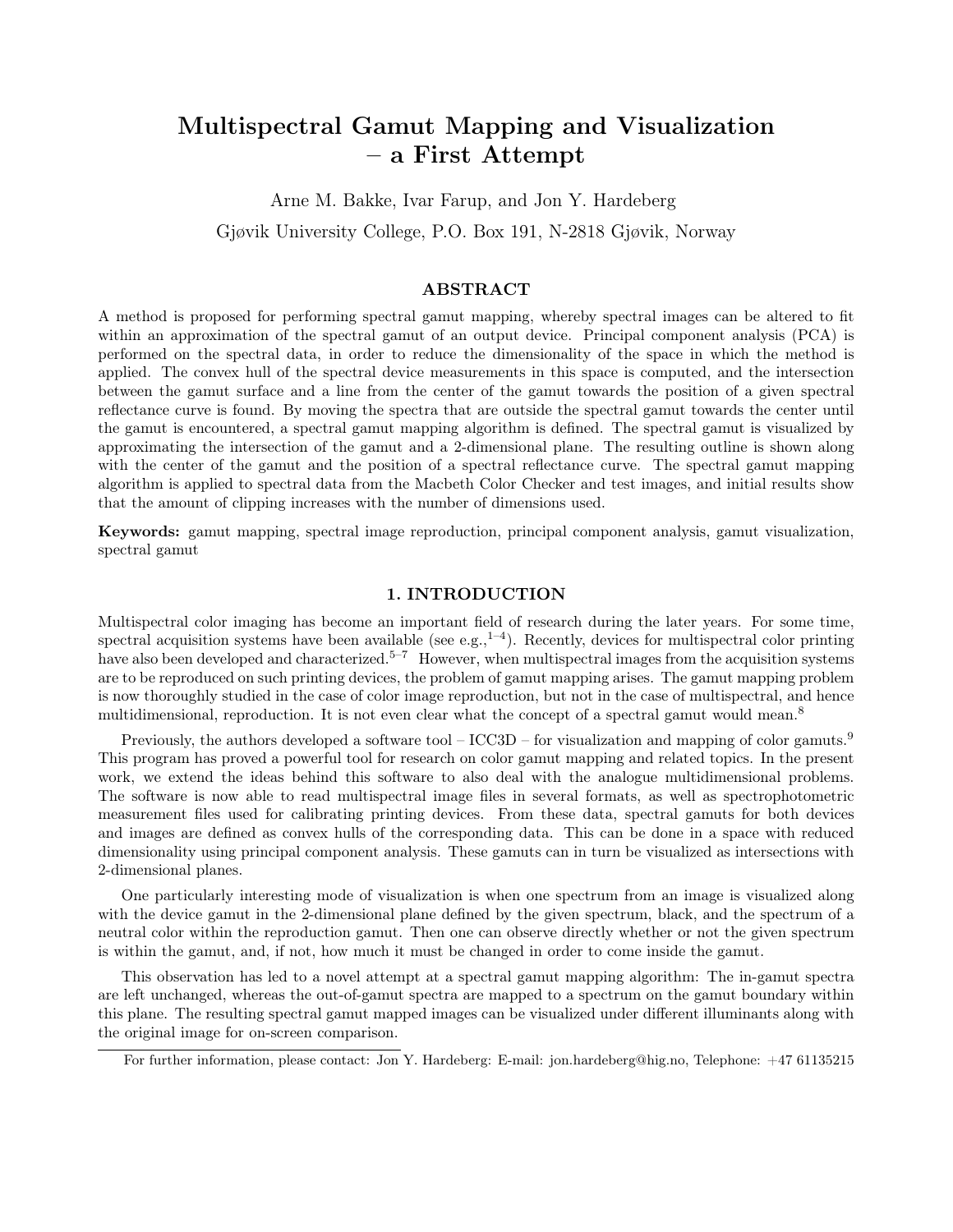# 2. BACKGROUND

The previously published work on the subject of color spectra all agree that spectral reflectances tend to be more or less smooth, with recurring patterns that make it possible to represent a reflectance curve by a smaller number of components.<sup>10–12</sup> The actual number of components necessary to represent an arbitrary reflectance with sufficient precision, is yet to be determined, although application specific suggestions of 3 to 21 dimensions exist.<sup>12</sup> Principal component analysis  $(PCA)^{13}$  is a method that is commonly applied to reduce or discover the dimensionality of data sets, and its application on spectral data is well known.<sup>12, 14</sup> PCA can be implemented by calculating the covariance matrix of the data, and performing singular value decomposition (SVD) on this matrix. The method is applied to data where the variables are correlated, and transforms the data into a set of uncorrelated variables ordered by the variability of the variables. The result is a linear transformation, where the vector space basis of the data is changed in such a way that most of the information about the data samples is found in the first components, while the remaining components contain less information. By selecting a number of the first (principal) components to represent the data, enough information can be maintained to reconstruct the data without introducing a large error.

When working with reproduction of images and colors, a critical aspect of the process is the application of gamut mapping. This is necessary in order to transform the source to the color space of the output device. Its goal is to make the reproduction as close to the original as possible, given the limitations imposed by the capabilities of the output device with regards to the set of available colors. This has been a particular area of interest in color imaging research for some time, and a variety of possible image dependent and independent algorithms have been developed. Morovic and  $\text{Lu}^{15}$  have conducted a survey of the available gamut mapping algorithms (GMAs) for conventional color reproduction, but there has been no attempt at extending these principles to the area of spectral color imaging.

The application of GMAs depend on the availability of a suitable gamut boundary descriptor (GBD), since the extents of the gamut need to be found. Convex hull has previously been suggested as a possible method for computing a GBD for spectral data from reproduction media.<sup>8</sup> The convex hull of a set of points consists of surface elements called facets. Each facet has the same number of vertices as the dimension of the space in which it was calculated, and defines a hyperplane. If a point is on the same side of all the hyperplanes of all the facets, it is considered to be a part of the convex hull. This provides an easy method for deciding whether a reflectance is within the spectral gamut of a device. However, it is necessary to make the assumption that the spectral measurements that define the basis of the gamut, form an object whose surface is sufficiently convex in the spectral space. The convex hull is found by utilizing a convex hull algorithm, such as quickhull.<sup>16</sup>

One of the issues concerning the choice of dimension when working with spectral reflectances, is the lack of a universal method for evaluating the differences between two spectra. This makes it difficult to set a reasonable threshold for accepting two spectra as sufficiently equal. Several metrics for evaluation of spectral match exist.<sup>17–19</sup> One commonly used metric is the spectral root-mean-square (RMS) error,

$$
E_{\rm RMS} = \sqrt{\frac{1}{n} \sum_{j=1}^{n} (\Delta \beta(\lambda_j))^2} \quad , \tag{1}
$$

where  $\Delta\beta(\lambda_j)$  is the difference between the two spectra at wavelength  $\lambda_j$ . The advantage of this metric is that it is applied directly on the spectral reflectance curve of the spectra, and is therefore not valid under only one illuminant. An additional benefit is its linear response,<sup>17</sup> making it suitable for both small and large spectral differences. However, its failure to consider the properties of human vision regarding perceived color differences encourages the use of other metrics like CIELAB  $\Delta E_{ab}^*$  in combination with this metric.

#### 3. PROPOSED VISUALIZATION AND MAPPING METHODOLOGY

Due to the complexity of convex hull algorithms, a reduced number of dimensions must be used when the spectral gamut is calculated. In addition, the commonly used output devices have a limited number of colorants, which together with sources of error make exact reproduction of reflectances only possible for a small number of spectra, under a limited set of conditions. This restricts the value of a theoretical spectral gamut using full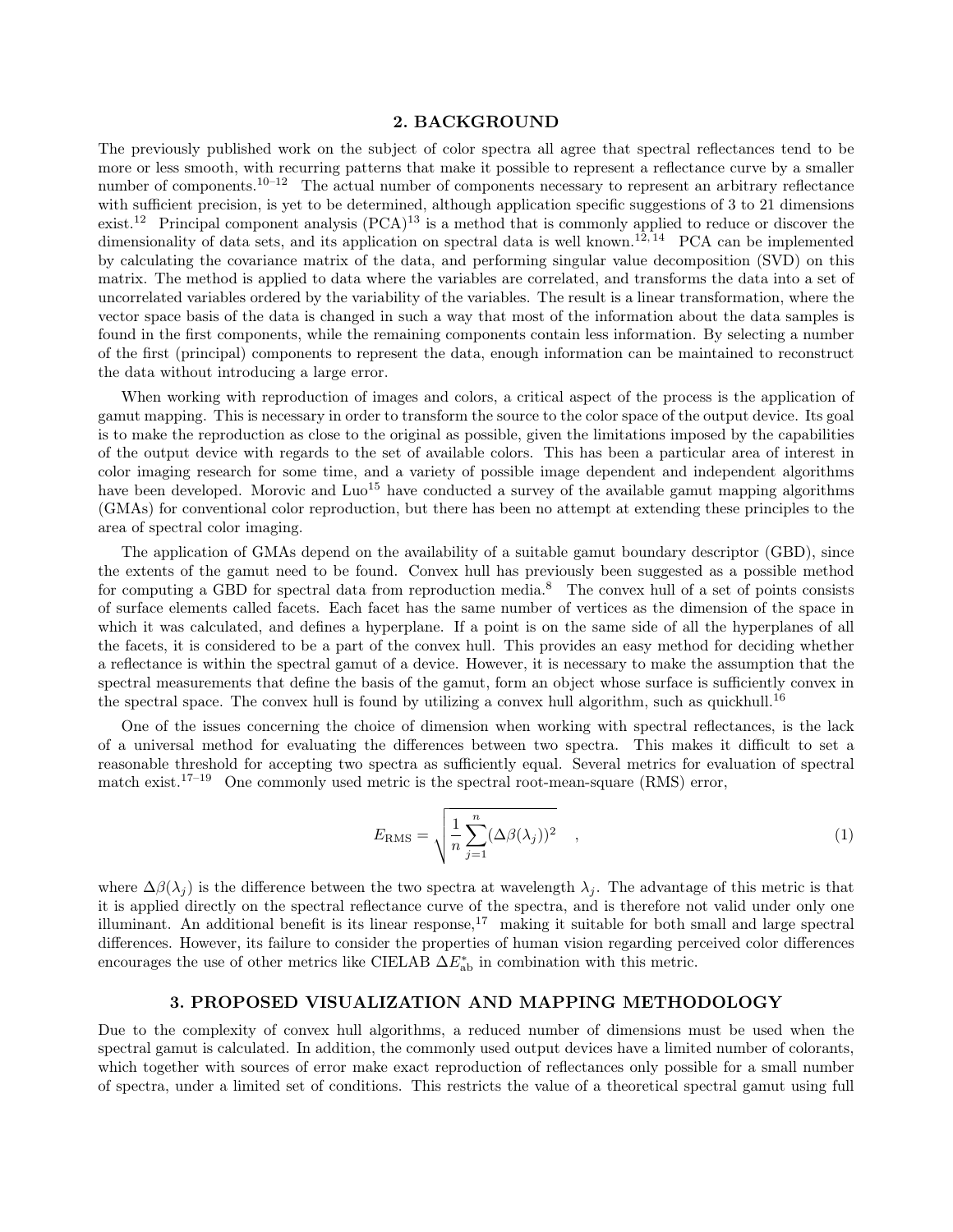

Figure 1. Cross sections of the spectral gamut. An outline of the device gamut is displayed, along with the gamut center (C) and the position of two spectra (S) which should be reproduced. The intersection (I) between the gamut boundary and the line from the center to the reflectance is found.

(31-dimensional or similar) spectral dimensionality. By applying PCA to the data, a more manageable number of dimensions can be used.

In accordance with previous research, $8$  we use a convex hull as the representation of the spectral device gamut. In addition to testing whether a given reflectance is within the spectral gamut of a device, we suggest a visualization of the gamut along with the position of the reflectance curve in the PCA-based space, in order to provide additional insight into the issues regarding spectral reproduction. Due to the limitations of visualization of high-dimensional objects, a cross section of the gamut is computed.

This cross section is the result of intersecting the gamut with a 2-dimensional plane. We suggest the use of a plane given by 2 vectors – a line between the given reflectance and the gamut center, and a vector representing the spectral gray component of the medium – as a relevant visualization, particularly when evaluating the reproducibility of a reflectance curve. The cross section of the gamut is found by calculating the intersection between the 2-dimensional plane and the hyperplanes that define the gamut. By finding the distance from the surface of the device gamut to the position of the reflectance, it is possible to give an indication of how much the reflectance must be changed in order to come inside the gamut.

We find this distance by calculating the intersection between a line from the center of the gamut to the given reflectance, and the hyperplanes that define the gamut surface. By moving from a point on the inside of the gamut towards the reflectance, the hyperplane intersection that is closest to the starting point indicates the transition to out-of-gamut space. Our implementation utilizes the method described here for finding the intersection between lines and the gamut, in order to find the outline of the gamut in the 2-dimensional plane that is relevant for visualization. This visualization is demonstrated in Figure 1.

This visualization suggests that it might be possible to perform a simple spectral gamut mapping algorithm on the reflectances. If a reflectance is on the outside of the gamut outline, one possible method of gamut mapping is to perform a clipping against the gamut surface towards a point on the inside of the gamut. Our suggestion is the use of the midpoint of the spectral gamut along each of the coordinate axes. This is the spectral equivalent to the conventional gamut mapping algorithm that performs clipping towards the center of CIELAB or a similar color space.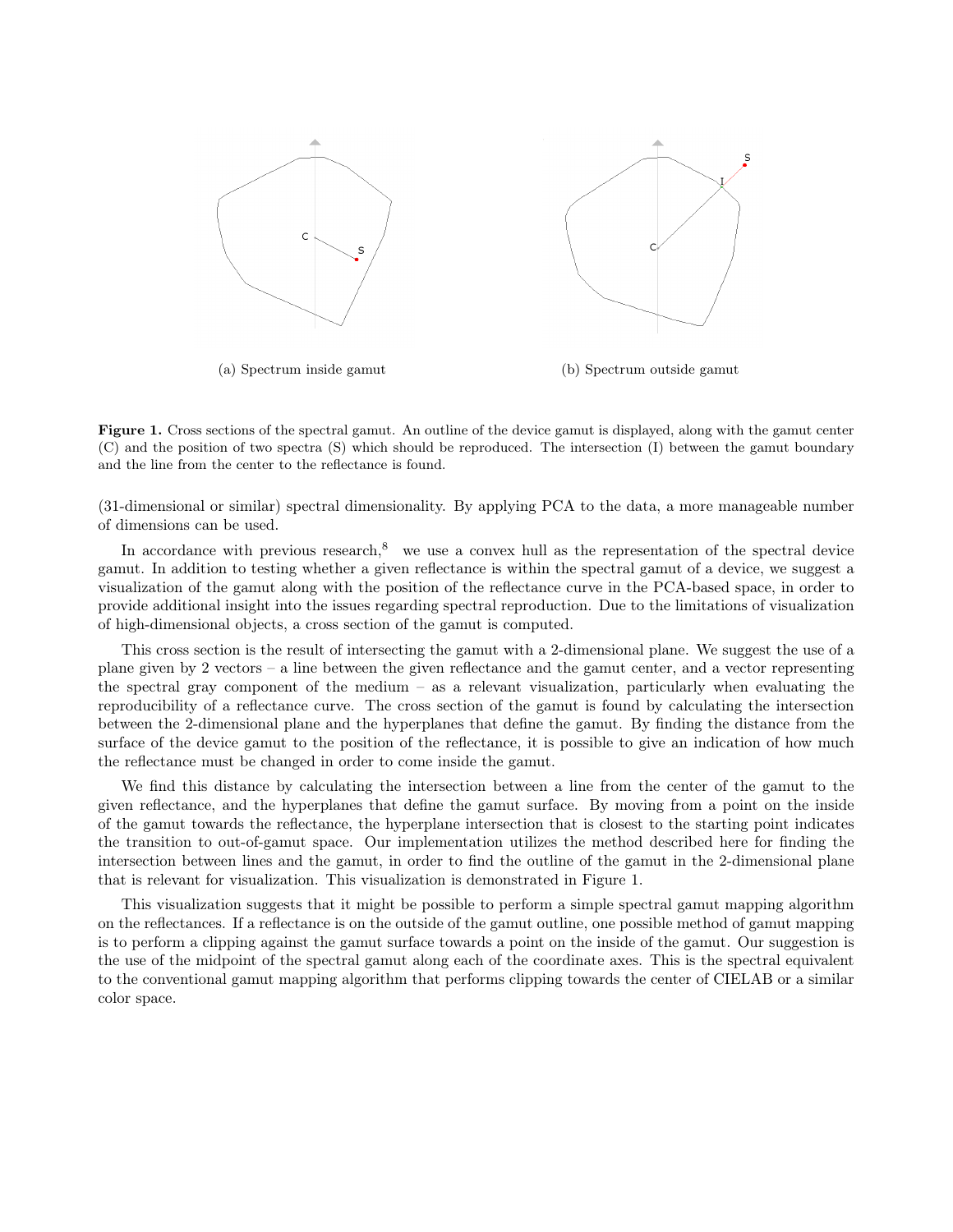## 4. RESULTS AND DISCUSSION

We have added functionality for spectral analysis to the application ICC3D<sup>∗</sup> , which already contains extensive possibilities for finding gamuts and applying gamut mapping algorithms in conventional 3-dimensional color spaces. The combination of existing methods for color management, and the support for spectral images and data, makes this tool useful in the process of examining issues regarding spectral gamuts and color reproduction. In order to provide the user with the possibility to perform analysis of spectral data, a variety of file formats and algorithms have been implemented. Multispectral test images in the MUSPEK multispectral image file format<sup>20</sup> have been used in our experiments, along with spectral reflectances taken from the Macbeth Color Checker, and spectral measurements of samples from a printer. The spectral data from these sources has been transformed to a common spectral format consisting of 31 sample values, ranging from 400 to 700 nm in 10 nm increments.

In order to construct a spectral device gamut, we have used spectral measurements taken from a HP Deskjet 1220c ink-jet printer. The color patches were measured with a GretagMacbeth Spectrolino spectrophotometer mounted on a Spectroscan XY table, and have previously been used for the spectral characterization of the device.<sup>5</sup> The MUSPEK spectral images contain 16 independent channels, and the 31-dimensional spectral reflectance curves have been reconstructed from this data.

By utilizing PCA on any the spectral data sets, PCA-based spaces have been constructed in which the actual mapping can be performed. In these experiments, spectral measurements of the printer have formed the basis for the creation of this reduction of dimensionality. This results in a transformation that maintains as much precision of the device samples as possible, giving a suitable starting point for the estimation of the spectral gamut.

The convex hull of the transformed spectral data from the device has been found by using the tool Qhull<sup>†</sup>. This has made the computation of convex hulls in spaces with a dimension of 3–8 possible, allowing a look at the impact that the choice of dimension has on the results of the mapping and visualization. Table 1 shows the time it takes to compute the convex hull of a number of input points. There is some overhead due to the interface layer in our application communicating with Qhull. The time consumption as well as the memory required to perform the calculations increase exponentially, making the use of more than 8–9 dimensions impractical on the computer hardware of today.

The spectral gamut is visualized by finding a cross section of its convex hull representation. As seen in Figure 1, this allows visual confirmation of the position of the reflectance compared with an outline of the spectral gamut in the PCA space. The reflectance in Figure 1(b) is positioned on the outside of the spectral gamut, and gamut mapping is therefore necessary to reproduce the reflectance on the given output device. The other reflectance in Figure 1(a) is clearly on the inside of the gamut boundary, and no mapping is required. The proposed method for spectral gamut mapping results in the reflectance in Figure 1(b) being moved to the point on the gamut surface where the line meets the gamut outline. The result is influenced by the spectral inaccuracy introduced by the PCA transform, as well as the spectral difference caused by the actual gamut mapping to the spectral gamut.

| Dimension                                                           | $\overline{2}$ | 2 |                                       |       |       |        |
|---------------------------------------------------------------------|----------------|---|---------------------------------------|-------|-------|--------|
| 1000 points $\vert 0.141 \vert 0.141 \vert 0.141 \vert 0.156 \vert$ |                |   |                                       | 0.266 | 0.594 | 2.641  |
| $2000 \text{ points}$   $0.234$   $0.250$   $0.250$   $0.281$       |                |   |                                       | 0.438 | 1.125 | 6.219  |
| $3000$ points                                                       |                |   | $0.422$   $0.453$   $0.453$   $0.485$ | 0.734 | 1.579 | 10.121 |

Table 1. Qhull time consumption in seconds.

<sup>∗</sup> ICC3D (Interactive Color Correction in 3 Dimensions) is an application designed for the investigation of color gamuts and mapping algorithms in 3-dimensional color spaces. It is available from http://colorlab.hig.no/icc3d

<sup>†</sup>Qhull is an implementation of the quickhull convex hull algorithm. This tool is capable of calculating the convex hull of a set of points in space of arbitrary dimension. Further information is available at http://www.qhull.org/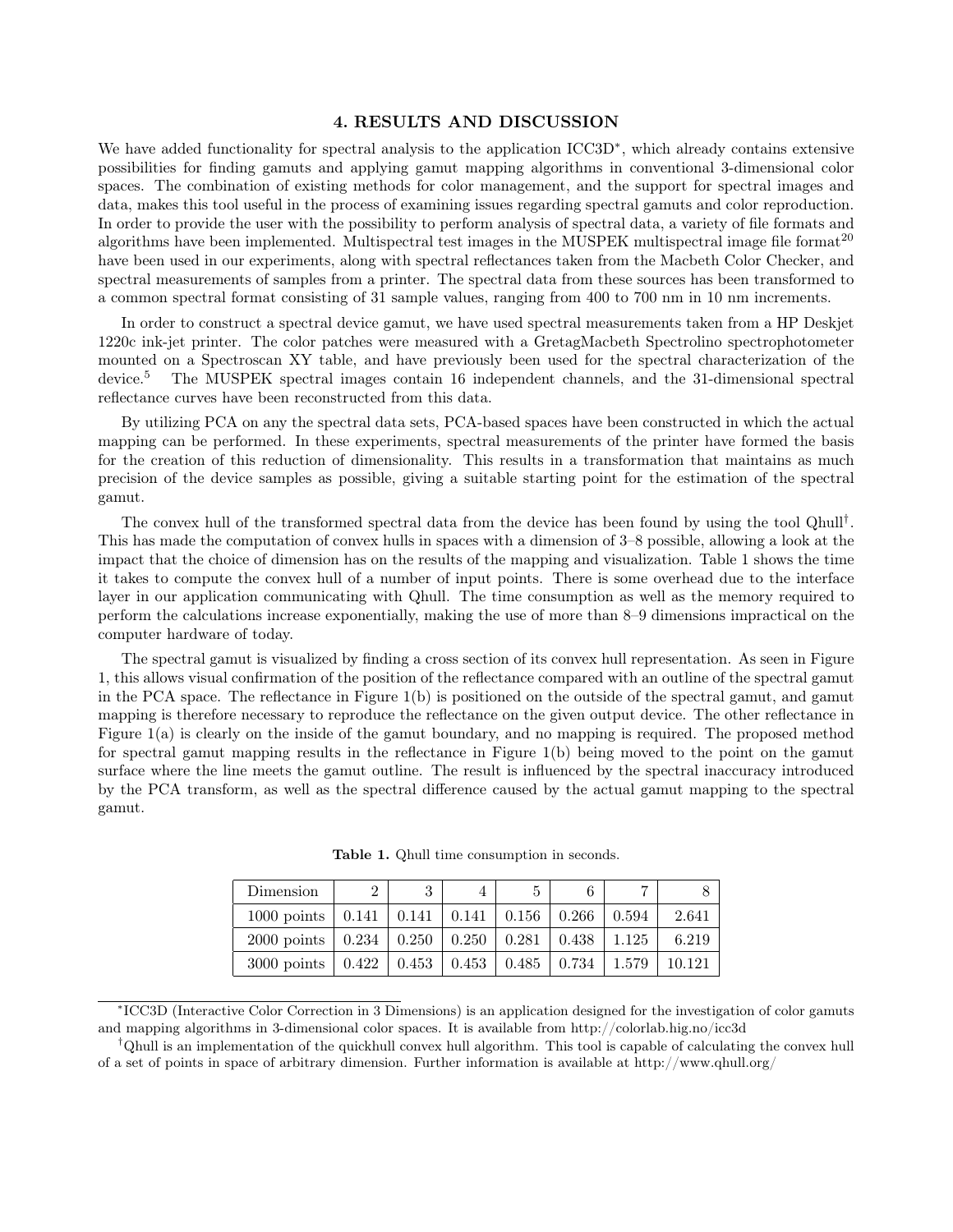

Figure 2. An illustration of the original spectral image. The image is seen under the D65 illuminant, and the 2° standard observer is used to find the corresponding CIEXYZ tristimulus values of the reflectance curves. (Image courtesy of Patrick Herzog and Color AIXperts GmbH). Color images are available from http://colorlab.hig.no/icc3d/ .



Figure 3. An illustration of the spectral image after gamut mapping has been applied in a 4-dimensional PCA-based space.

We have applied the previously described method to several of the available spectral test images. One of the original images is illustrated in Figure 2, by utilizing the spectral power distribution of the D65 illuminant and the 2° standard observer.<sup>21</sup> The spectral image is changed by transforming the data to the PCA-space defined by the spectral printer measurements, and performing gamut mapping on the spectra. Figure 3 illustrates the result after performing the gamut mapping in a 4-dimensional space. The yellow areas are subject to substantial clipping, which correlates with a low number of device samples from this area of space. In order to achieve an optimal mapping, a larger number of device samples is clearly needed.

We have also observed the effect of the spectral GMA on the 24 spectral reflectances of the Macbeth Color Checker. Table 2 shows the average spectral RMS error of the spectra after PCA and GMA has been applied.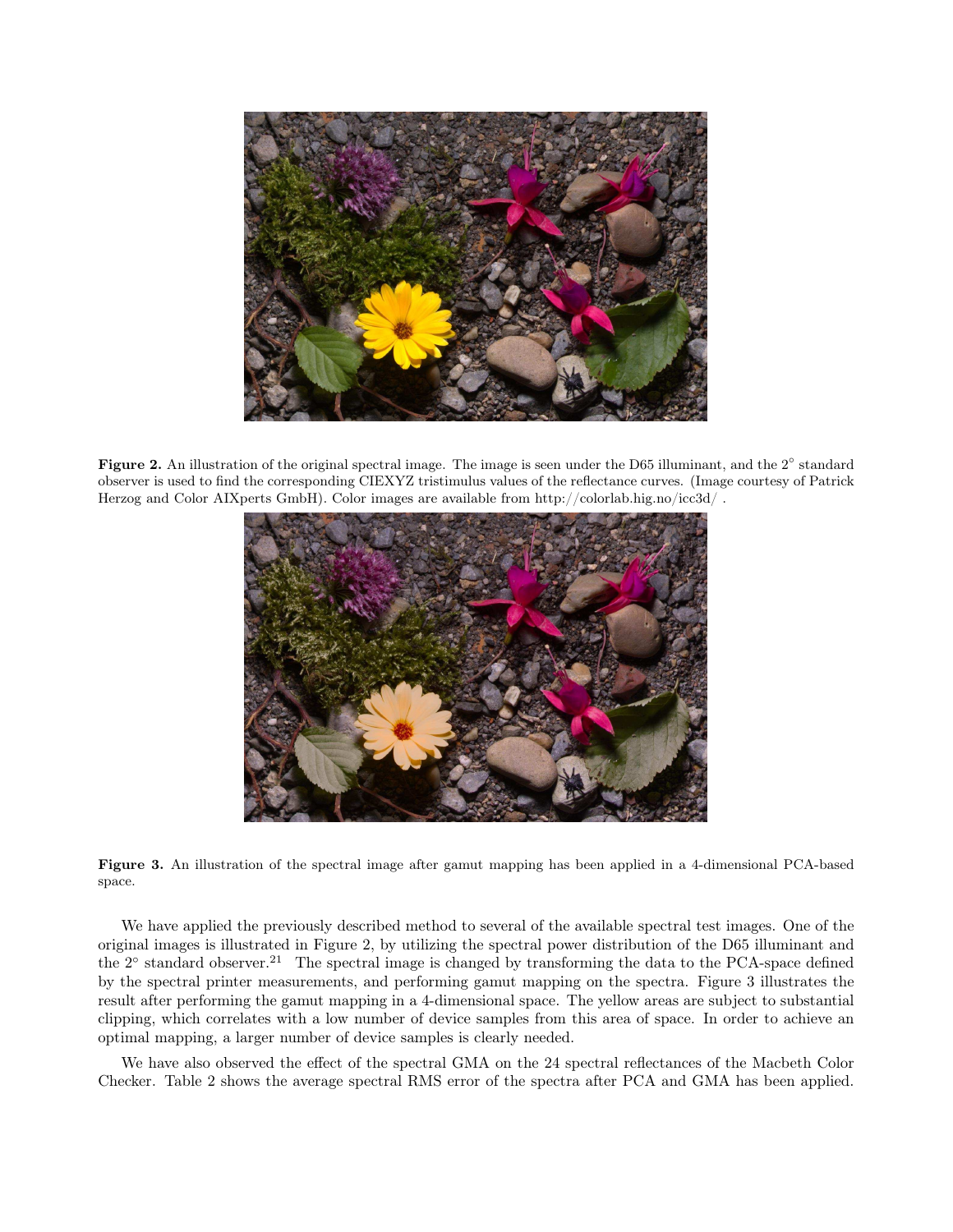

Figure 4. An illustration of a reflectance curve after gamut mapping has been applied in a 5-dimensional PCA space. The original spectrum is changed by the PCA transform as well as the gamut mapping.

The inaccuracy caused by the PCA transform clearly declines with the number of components used, while the RMS error after the mapping has been executed shows that the amount of clipping increases with the dimension. Figure 4 shows the result of performing PCA and clipping on a reflectance curve from the Macbeth Color Checker.

When applying this method, the result is heavily influenced by the choice of the point inside the gamut towards which the spectra are mapped. We have so far used the midpoint of the device gamut along each of the coordinate axes, which is an easy to find point that is inside the spectral gamut. Alsam<sup>22</sup> suggests that the center of a convex hull can be calculated by finding each coordinate that divides the convex hull into two objects with equal volume, which would likely give a better basis for both the visualization and the mapping algorithm.

# 5. CONCLUSIONS AND FUTURE WORK

We have introduced a method for spectral gamut mapping and visualization. By reducing the dimensionality of the data by applying PCA, and representing the spectra by a lower number of components, the convex hull of the spectral device measurements can be calculated. This object is used as an approximation of the spectral device gamut, and is the basis for our proposed mapping algorithm. By transforming spectral reflectances to the same PCA space, they can be compared to the gamut boundary. The cross section of the gamut in the plane defined by the gamut center, the position of the reflectance, and the vector representing the spectral medium gray is found. By comparing the position of the reflectance to the outline of the gamut in this plane, it is possible to determine the distance between a given reflectance and the point on the gamut surface in the direction of the center. Our clipping algorithm translates all reflectances outside the gamut along this line to the center, until the gamut surface is encountered.

Table 2. Average spectral RMS error of the Macbeth Color Checker reflectances. The RMS errors after PCA and GMA are found by comparing the reflectances to their original, unmodified values.

| Dimension                                                               |  |  |  |         |
|-------------------------------------------------------------------------|--|--|--|---------|
| $E_{\rm RMS}$ after PCA   0.067   0.037   0.030   0.025   0.021   0.020 |  |  |  | l 0.018 |
| $E_{\rm RMS}$ after GMA   0.072   0.058   0.060   0.078   0.071   0.068 |  |  |  | ∣ 0.088 |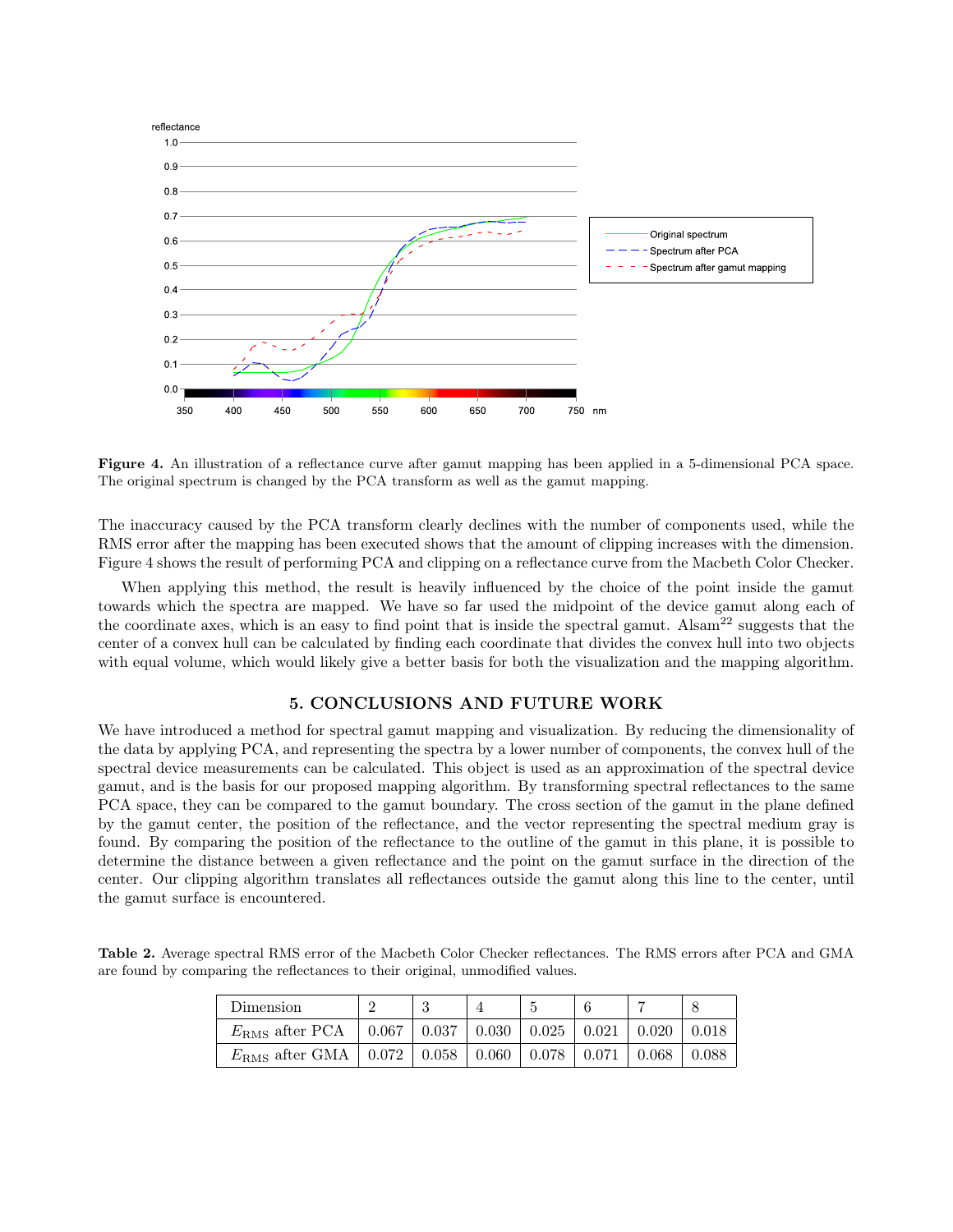Experiments show that the amount of clipping increases with the number of dimensions, and that the selection of enough spectral device measurements to cover the PCA-based space is crucial to the validity of the spectral gamut. A higher number of dimensions span a larger space, increasing the need for data points. A logical extension of this algorithm is to improve the choice of gamut center point. One alternative is to follow the procedure described by Alsam,<sup>22</sup> which should result in a point which is positioned at the center of mass of the device gamut.

The main advantage of this method compared to conventional GMAs, is that it can be applied to data in the spectral domain. GMAs that work in color spaces where distance is closely related to perceived color difference, have advantages when making decisions regarding the direction and amount of mapping to be done on images. The validity of convex hull as a representation of spectral gamuts is also an area of interest for further studies, since the effectiveness of a GMA depends on the suitability of the GBD. The practical application of spectral gamut mapping in the spectral workflow, represents a step towards better understanding of the issues regarding spectral image reproduction. The investigation of the effect of gamut mapping on an actual attempt at spectral image reproduction is necessary to make any conclusions regarding the practical value of this method.

# ACKNOWLEDGMENTS

We would like to thank Patrick Herzog and Color AIXperts GmbH for the use of their spectral test images. We would also like to thank Jeremie Gerhardt for his spectral sample measurements taken from the HP Deskjet 1220 printer, used in order to generate the spectral device gamut.

#### REFERENCES

- 1. J. Y. Hardeberg, F. Schmitt, and H. Brettel, "Multispectral color image capture using a liquid crystal tunable filter," Optical Engineering 41, pp. 2532–2548, Oct 2002.
- 2. F. H. Imai and R. S. Berns, "High-resolution multi-spectral image archives: a hybrid approach," in Proceedings of the IS&T/SID's 6th Color Imaging Conference: Color Science, Systems and Applications, pp. 224– 227, 1998.
- 3. P. G. Herzog and F. König, "A spectral scanner in the quality control of fabrics manufacturing," in Proceedings of the Conference on Color Imaging: Device-Independent Color, Color Hardcopy and Graphics Arts VI, SPIE Proceedings Series 4300, pp. 25–32, 2001.
- 4. M. Hauta-Kasari, K. Miyazawa, S. Toyooka, and J. Parrkinen, "Spectral vision system for measuring color images," Journal of the Optical Society of America  $A \mathbf{16}(10)$ , pp. 2352–2362, 1999.
- 5. J. Y. Hardeberg and J. Gerhardt, "Characterization of an eight colorant inkjet system for spectral color reproduction," in Proceedings of CGIV 2004: the Second European Conference on Color in Graphics, Imaging, and Vision, pp. 263–267, 2004.
- 6. L. A. Taplin and R. S. Berns, "Spectral color reproduction based on a six-color inkjet output system," in Proceedings of the IS&T/SID's Ninth Color Imaging Conference: Color Science and Engineering, Systems, Technologies and Applications, pp. 209–213, 2001.
- 7. D. Tzeng and R. S. Berns, "Spectral-based ink selection for multiple-ink printing i. colorant estimation of original objects," in Proceedings of the IS&T/SID's Sixth Color Imaging Conference: Color Science, Systems and Applications, pp. 106–111, 1998.
- 8. H. Haneishi and Y. Sakuda, "Representing Gamut of Spectral Reflectance by a Polyhedron in High Dimensional Space," in Proceedings of the Third International Conference on Multispectral Color Science (MCS'01), pp. 5–8, 2001.
- 9. I. Farup, J. Y. Hardeberg, A. M. Bakke, S. Kopperud, and A. Rindal, "Visualization and Interactive Manipulation of Color Gamuts," in Proceedings of the IS&T/SID's 10th Color Imaging Conference: Color Science and Engineering: Systems, Technologies, Applications, pp. 250–255, 2002.
- 10. J. P. S. Parkkinen, J. Hallikainen, and T. Jaaskelainen, "Characteristic spectra of Munsell colors," Journal of the Optical Society of America A 6, pp. 318–322, Feb 1989.
- 11. J. L. Dannemiller, "Spectral reflectance of natural objects: how many basis functions are necessary?," Journal of the Optical Society of America A 9, pp. 507–515, Apr 1992.